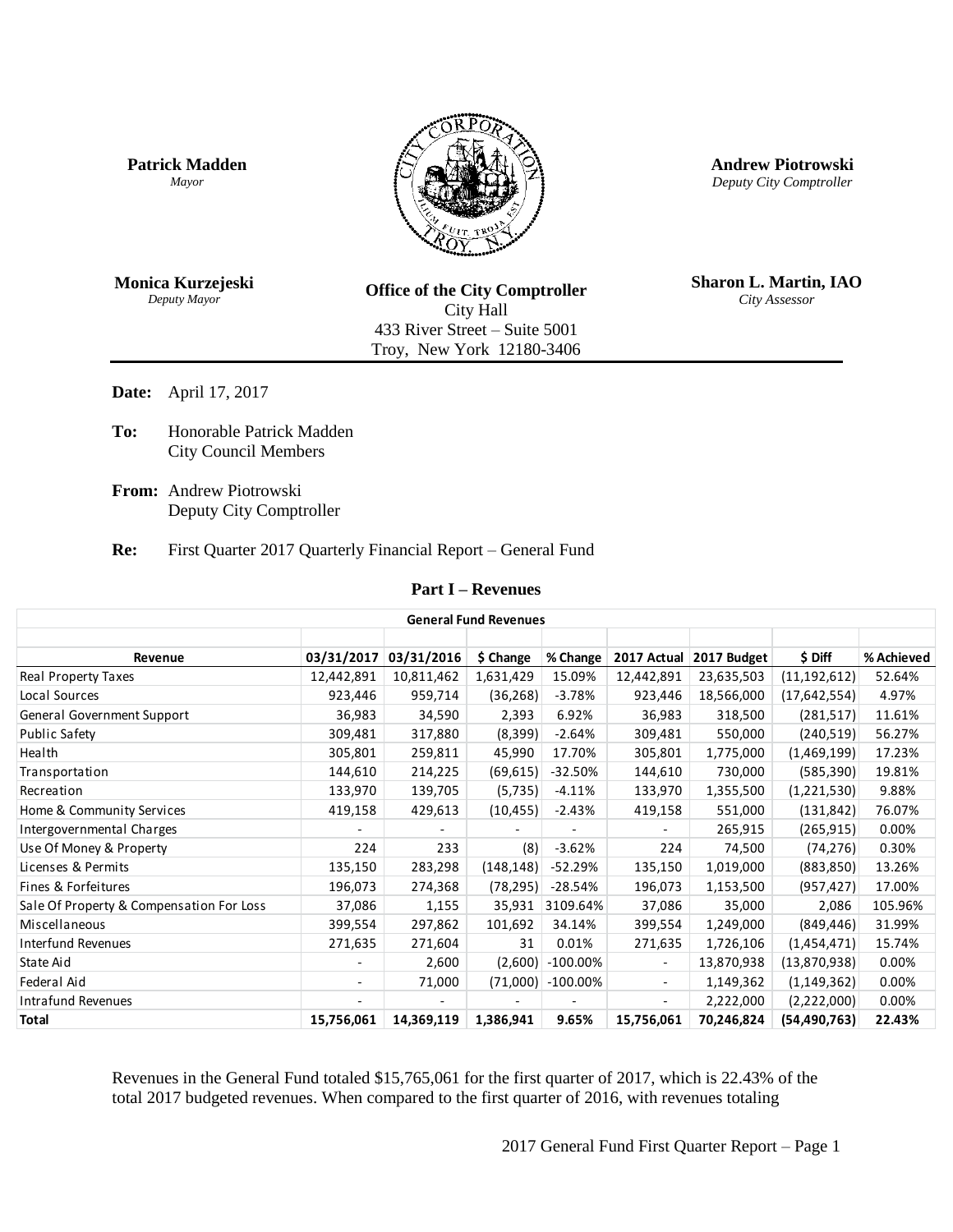\$14,369,119, the 2017 total has increased by \$1,386,941, or 9.65%. When reviewing the first quarter results, particularly the revenues, seasonality plays an integral role. The revenue recognition for the General Fund is not consistent across quarters. For example, the City will not receive the primary portion of state aid until December 15, 2017 and the first quarter sales tax will be received in June 2017.

Real property taxes totaled \$12,442,891 as of March 31, 2017, which is 52.64% of the 2017 budgeted total. Property taxes are due in two installments to the City, the first due January  $31<sup>st</sup>$  and the second due July  $31<sup>st</sup>$ . This is the cause for half of the budget recognized in the first quarter. The amount shown on the report illustrates collections received y the Treasurer's Office at the end of the first quarter for both 2016 and 2017. Over 50% has been collected based on property owners paying both installments in the first quarter of the fiscal year.

The 2016 total for property taxes was \$10,811,462, leading to an increase in 2017 of 15.09%, or \$1,631,429.This was to be expected given the tax rate increase in the 2017 budget. However when comparing the amount collected in comparison to the budgeted total, the collection rate in 2017 was higher with 52.64% recognized whereas in 2016 the amount recognized was 50.46%. This is an indication that property owners are paying their current year taxes at a higher rate in 2017 or more property owners paid both installments in the first quarter of 2017.

Revenues from Local Sources totaled \$923,446 in 2017, a decrease of \$36,268 or 3.78%. The cause for this decrease is based on timing of payments received from the Troy Industrial Development Authority for PILOTs collected.

Only 4.97% of the budgeted total for Local Sources has been recognized in the first quarter of 2017. As mentioned above this is caused by seasonality, such as sales and franchise taxes which are not recognized until the second quarter.

Health revenues, totaling \$305,801, increased when compared to the first quarter of 2017 by \$45,990 or 17.70%. The cause for this increase is directly caused by an increase in ambulance billing revenues. Only 17.23% of the budget has been recognized to date however; which is due to collections in the first quarter which are for services provided in the prior year. Historically the fourth quarter of the fiscal year represents the largest collection period for ambulance billing revenues due to the recording of accounts receivable based on payments received in the first two months of the subsequent fiscal year.

Recycling revenues comprise the principal portion of Home & Community Service revenues, which totaled \$419,158 at the end of the first quarter. This is a decrease of \$10,455 from 2017 or 2.43%. One of the reasons for the decrease is the number of bills that the City received by mail postmarked for March  $31<sup>st</sup>$  but were posted in the beginning of April. It is anticipated that the total will increase during the second quarter of 2017.

The 2017 total represents 76.07% of the 2017 budgeted total caused by seasonality due to the one-time recycling charge due in the first quarter of the fiscal year. However, this amount, as mentioned above, is expected to increase throughout the year from the mailing of delinquency letters from the City Comptroller's Office and also the posting of payments received during the month of April.

Licenses & Permits totaled \$135,150 in the first quarter of 2017, which is 13.26% of the 2017 budgeted total. Also, the 2017 first quarter total has decreased by \$148,148, or 52.29%, from the first quarter of 2016. This has been caused by a decrease in building permits. The 2017 budgeted total for building permits is based on anticipated projects coming forward for permitting throughout 2017.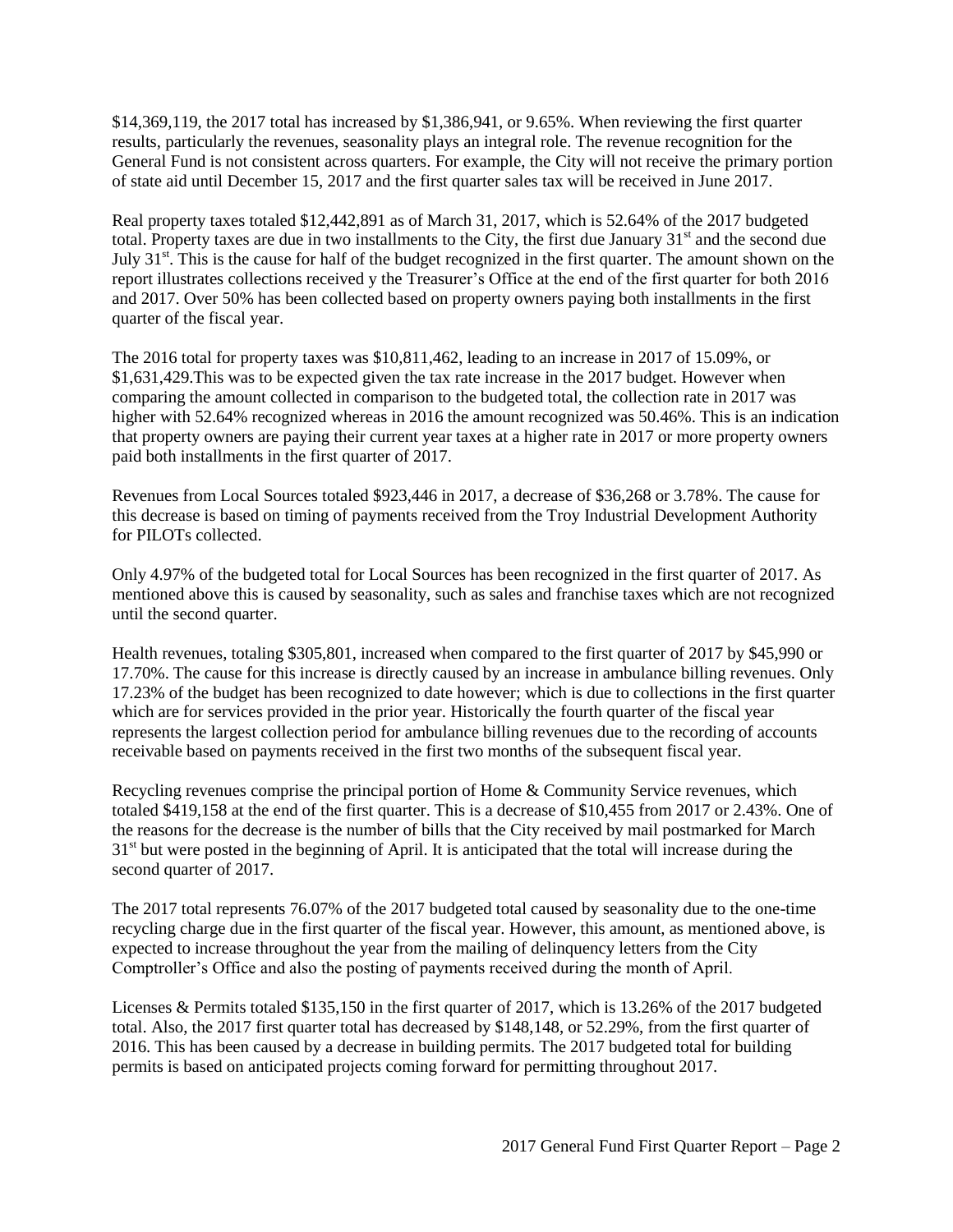# **Part II – Expenditures**

| <b>General Fund Expenditures</b>     |            |                       |                |                |                          |                                      |            |            |
|--------------------------------------|------------|-----------------------|----------------|----------------|--------------------------|--------------------------------------|------------|------------|
| Expenditure                          |            | 03/31/2017 03/31/2016 | \$ Change      |                |                          | % Change   2017 Actual   2017 Budget | \$ Rem     | % Expended |
| Code 1 - Salaries                    |            |                       |                |                |                          |                                      |            |            |
| Permanent Salaries                   | 5,334,914  | 5,340,798             | (5,884)        | $-0.11%$       | 5,334,914                | 22,843,339                           | 17,508,425 | 23.35%     |
| <b>Temporary Salaries</b>            | 58,350     | 116,579               | (58, 228)      | -49.95%        | 58,350                   | 587,784                              | 529,434    | 9.93%      |
| Overtime                             | 8,828      | 24,940                | (16, 112)      | $-64.60%$      | 8,828                    | 193,170                              | 184,342    | 4.57%      |
| Overtime - Snow Plowing              | 95,440     | 38,797                | 56,643         | 146.00%        | 95,440                   | 150,000                              | 54,560     | 63.63%     |
| Overtime - Police                    | 118,358    | 208,673               | (90, 315)      | $-43.28%$      | 118,358                  | 1,035,622                            | 917,264    | 11.43%     |
| Overtime - Fire                      | 176,000    | 314,368               | (138, 368)     | $-44.01%$      | 176,000                  | 1,125,000                            | 949,000    | 15.64%     |
| Overtime - Public Safety Grants      | 67,218     | 9,252                 | 57,965         | 626.49%        | 67,218                   | 481,250                              | 414,032    | 13.97%     |
| Misc. Other                          | 238,072    | 265,992               | (27, 921)      | $-10.50%$      | 238,072                  | 2,350,423                            | 2,112,351  | 10.13%     |
| <b>Total Code 1</b>                  | 6,097,180  | 6,319,400             | (222, 220)     | $-3.52%$       | 6,097,180                | 28,766,588                           | 22,669,408 | 21.20%     |
| Code 2 - Equipment                   | 5,138      | 14,500                | (9, 362)       | $-64.57%$      | 5,138                    | 31,338                               | 26,200     | 16.40%     |
| Code 3 - Materials & Supplies        | 910,794    | 759,113               | 151,681        | 19.98%         | 910,794                  | 2,348,629                            | 1,437,835  | 38.78%     |
| <b>Code 4 - Contractual Services</b> |            |                       |                |                |                          |                                      |            |            |
| Utilities                            | 453,747    | 426,766               | 26,981         | 6.32%          | 453,747                  | 2,230,475                            | 1,776,728  | 20.34%     |
| Postage                              | 15,035     | 2,495                 | 12,540         | 502.54%        | 15,035                   | 47,010                               | 31,975     | 31.98%     |
| Printing & Advertising               | 14,929     | 13,210                | 1,719          | 13.02%         | 14,929                   | 60,704                               | 45,775     | 24.59%     |
| Repairs & Rentals                    | 362,449    | 406,609               | (44, 160)      | $-10.86%$      | 362,449                  | 2,038,308                            | 1,675,859  | 17.78%     |
| Insurance                            | 303,897    | 240,568               | 63,329         | 26.32%         | 303,897                  | 350,000                              | 46,103     | 86.83%     |
| Dues                                 | 16,443     | 19,465                | (3,022)        | $-15.53%$      | 16,443                   | 29,500                               | 13,057     | 55.74%     |
| <b>Consultant Services</b>           | 899,537    | 773,412               | 126,125        | 16.31%         | 899,537                  | 1,784,590                            | 885,053    | 50.41%     |
| Training                             | 83,304     | 72,145                | 11,159         | 15.47%         | 83,304                   | 156,261                              | 72,956     | 53.31%     |
| Travel                               | 530        | 123                   | 407            | 330.64%        | 530                      | 19,890                               | 19,360     | 2.66%      |
| Judgements & Claims                  | 2,275      | 14,823                | (12, 548)      | $-84.65%$      | 2,275                    | 250,000                              | 247,725    | 0.91%      |
| Contingencies                        |            | $\blacksquare$        | $\blacksquare$ | $\overline{a}$ | $\overline{\phantom{a}}$ | 600,259                              | 600,259    | 0.00%      |
| Uniforms                             | 54,914     | 95,511                | (40, 598)      | $-42.51%$      | 54,914                   | 204,161                              | 149,247    | 26.90%     |
| Medical Expenses                     | 4,119      | 28,993                | (24, 874)      | -85.79%        | 4,119                    | 42,000                               | 37,881     | 9.81%      |
| Misc. Other                          | 4,986      | 6,180                 | (1, 194)       | $-19.32%$      | 4,986                    | 21,500                               | 16,514     | 23.19%     |
| <b>Total Code 4</b>                  | 2,216,164  | 2,100,299             | 115,865        | 5.52%          | 2,216,164                | 7,834,658                            | 5,618,493  | 28.29%     |
| Code 6/7 - Debt Service              | 4,439,673  | 4,350,948             | 88,725         | 2.04%          | 4,439,673                | 7,245,567                            | 2,805,894  | 61.27%     |
| Code 8 - Benefits                    |            |                       |                |                |                          |                                      |            |            |
| Pension                              | 1,728,563  | 1,670,380             | 58,183         | 3.48%          | 1,728,563                | 7,242,776                            | 5,514,213  | 23.87%     |
| Healthcare                           | 2,882,198  | 2,906,399             | (24, 201)      | $-0.83%$       | 2,882,198                | 12,482,495                           | 9,600,297  | 23.09%     |
| Dental                               | 164,912    | 147,235               | 17,677         | 12.01%         | 164,912                  | 622,118                              | 457,206    | 26.51%     |
| Social Security                      | 448,794    | 461,931               | (13, 137)      | $-2.84%$       | 448,794                  | 2,164,255                            | 1,715,461  | 20.74%     |
| Worker's Compensation                | 81,536     | 36,295                | 45,241         | 124.65%        | 81,536                   | 290,000                              | 208,464    | 28.12%     |
| <b>Total Code 8</b>                  | 5,306,003  | 5,222,240             | 83,763         | 1.60%          | 5,306,003                | 22,801,644                           | 17,495,641 | 23.27%     |
| <b>Code 9 - Interfund Transfers</b>  |            | -                     | -              | $\blacksquare$ | $\blacksquare$           | 1,380,000                            | 1,380,000  | 0.00%      |
| <b>Grand Total</b>                   | 18,974,952 | 18,766,500            | 208,452        | 1.11%          | 18,974,952               | 70,408,424                           | 51,433,472 | 26.95%     |

Expenditures in the General Fund for the first quarter of 2017 totaled \$18,902,052, which is 26.85% of the total 2017 adjusted budget. The 2017 total is a slight increase of 0.72%, or \$135,552, in comparison to

2017 General Fund First Quarter Report – Page 3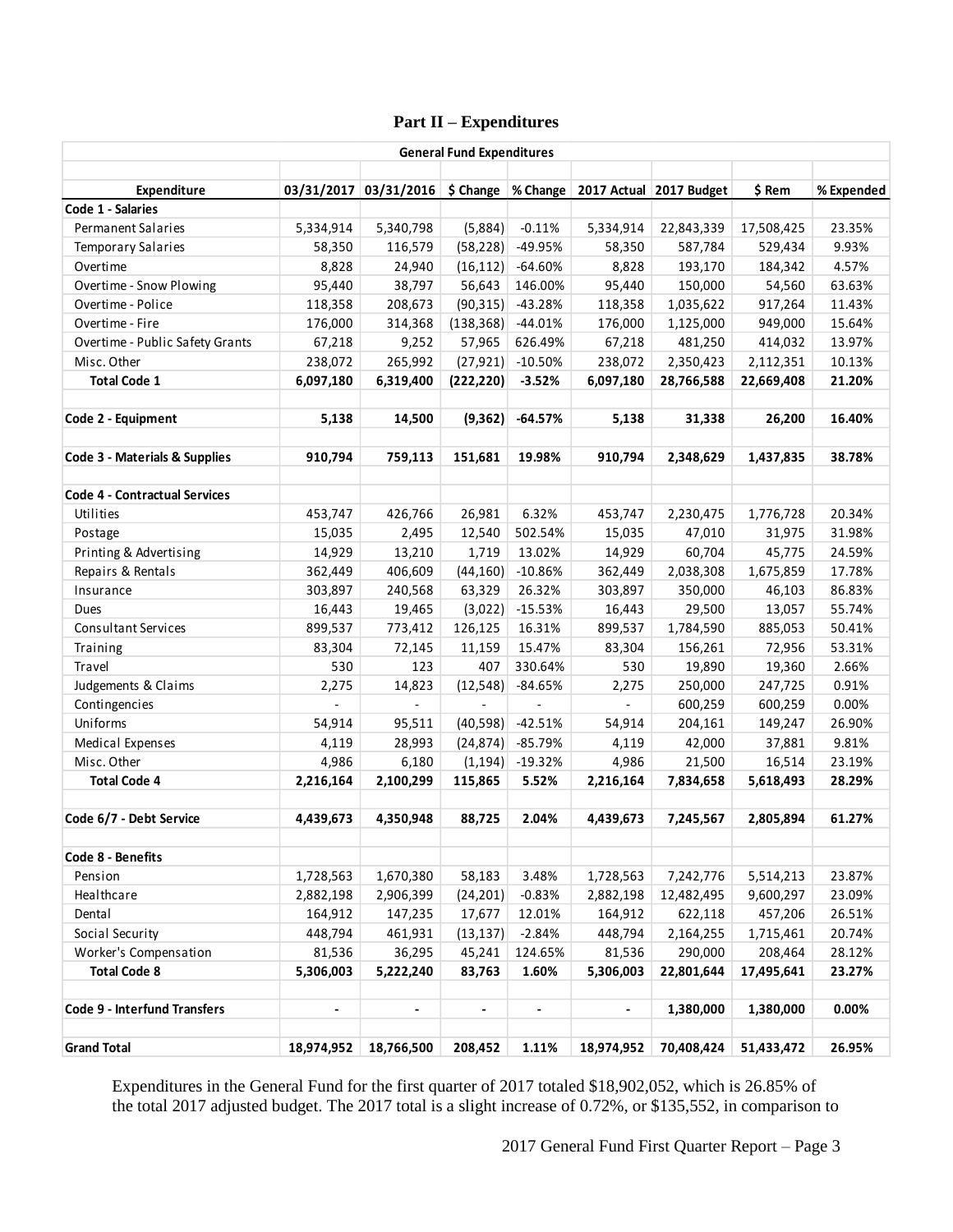the first quarter of 2016 when the total was \$18,766,500. Please find below an explanation for expenditure types that are important to note for the 2017 first quarter.

Temporary salaries, totaling \$58,350 in the 2017 first quarter, decreased in excess of \$58,000, or 49.95%, from the first quarter of 2017. The cause for this decrease is attributable to the reduction of temporary staffing in the 2017 budget. It is also important to note that the primary purpose of the budgeted temporary salaries is for the recreation department, specifically the golf course. This is why only 9.93% of the 2017 budgeted total has been expended in the first quarter. These costs are expected to increase during the warm months of the year in the second and third quarters.

Overtime relating to snow plowing totaled \$95,440 at the end of the first quarter, which is 63.63% of the 2017 budgeted total. Due to the mild 2016 winter, the 2017 total is an increase of approximately \$56,000. The increase and budgeted amount expended to date are both caused by the first quarter 2017 winter conditions in particular the severe storm in March.

Police overtime, as illustrated in the below line graph, totaled \$118,358 as of March 31, 2017, which equates to 11.43% of the 2017 budgeted total. In comparison to the first quarter of 2016, which totaled \$208,673, the first quarter of 2017 cost has decreased by 43.28% or \$90,315. The first quarter 2017 total is the lowest over the time period of 2013 through 2017. The cause for the decrease from 2016 and the lowest overtime costs over the five year period is attributable to the minimum number of vacancies within the Police Department during the first quarter of 2017.



Fire overtime, as illustrated in the line graph below, totaled \$176,000 at the end of the first quarter in 2017. This total is 15.64% of the total 2017 budgeted amount. When comparing the results of 2017 to 2016, the 2017 amount has decreased by approximately \$138,000 or 44.01%. Also when reviewing the line graph the 2017 total is the third lowest amount from 2013 through 2017; but is below the average of \$221,765 in that time period. The cause for the decrease from 2016 is attributable to the minimum number of vacancies within the Fire Department during the first quarter of 2017.



2017 General Fund First Quarter Report – Page 4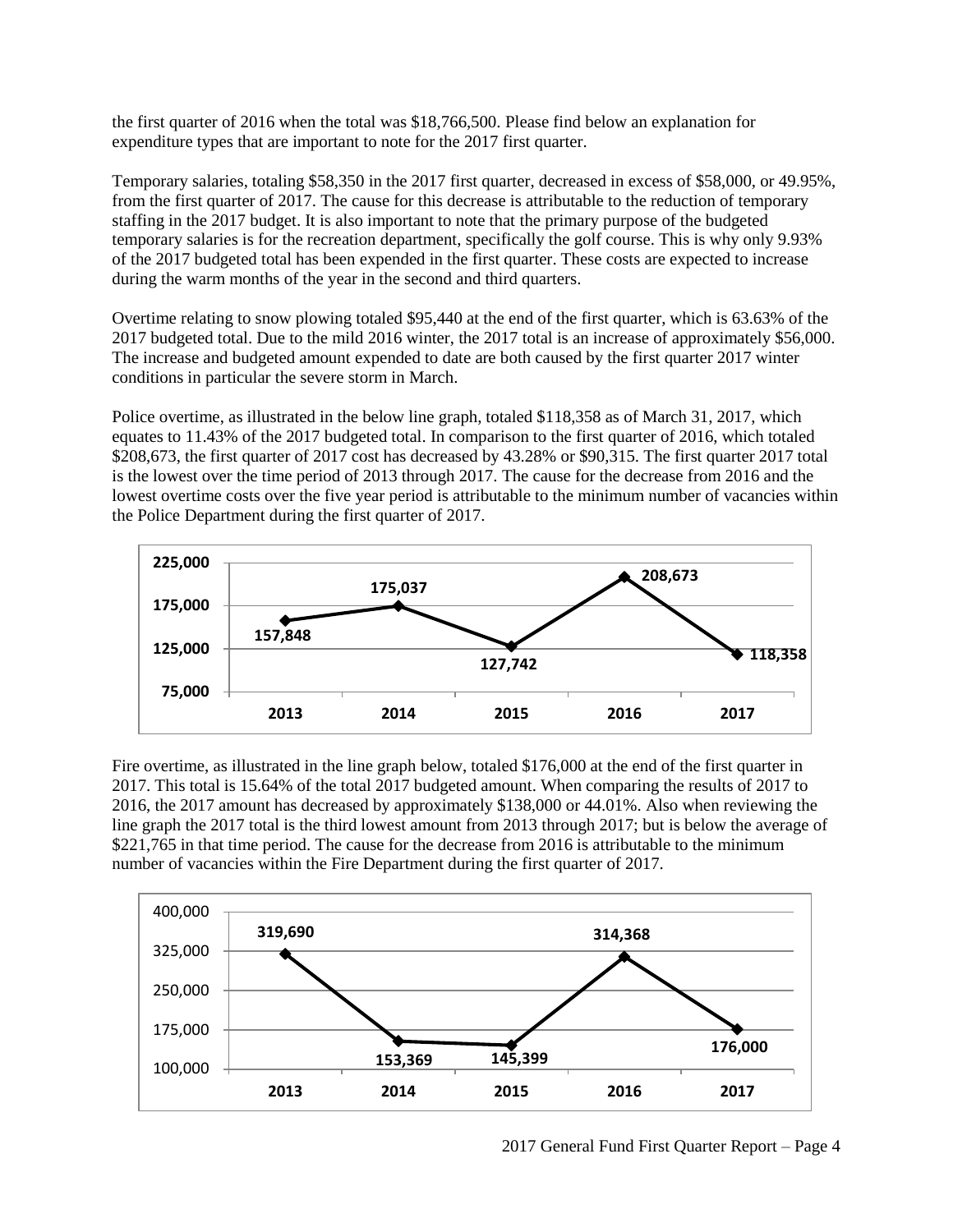Costs relating to Materials & Supplies totaled \$910,794 in the first quarter of 2017, 38.78% of the total 2017 budget. Costs have increased by 19.98%, or \$151,681, in comparison to the total of \$759,113 in the first quarter of 2016. Almost 60%, or \$90,000, of the increase from 2016 to 2017 has been caused by the purchase of salt for the winter months. This was to be expected given the difference in winter conditions in 2016 when compared to 2017.

Consultant Services expenditures were \$899,537 as of March 31, 2017, or 50.41% of the 2017 budget. The reason for the high budget percentage already recognized for the fiscal year is caused by total annual payments, such as the payment due to the County for 911 emergency services, is fully recognized in the first quarter of the fiscal year.

These costs have increased by \$126,125, or 16.31%, in comparison to the 2016 total of \$773,412. While this increase may seem alarming it is directly caused by the following two reasons:

- 1. An increase of \$50,000 in the amount due to the County for 911 emergency services from 2016 to 2017.
- 2. Costs in 2017 of \$72,900 relating to the snow emergency declaration whereas in 2016 this amount was \$0.

Pension costs for the first quarter of 2017 were \$1,728,563. Pension costs are based on the actual bills provided by the New York State Retirement System, with costs being recorded on March  $31<sup>st</sup>$  and December  $31<sup>st</sup>$  of the fiscal year. As anticipated, costs in 2017 have increased by \$58,183, or 3.48% from the first quarter of 2016.

Health insurance costs, as illustrated in the line graph below, totaled \$2,882,198 as of March 31, 2017, which is 23.09% of the 2017 budgeted total. In 2016 health insurance costs totaled \$2,906,399, leading to a slight decrease of 0.83% when comparing the first quarter of 2016 to the first quarter of 2017.

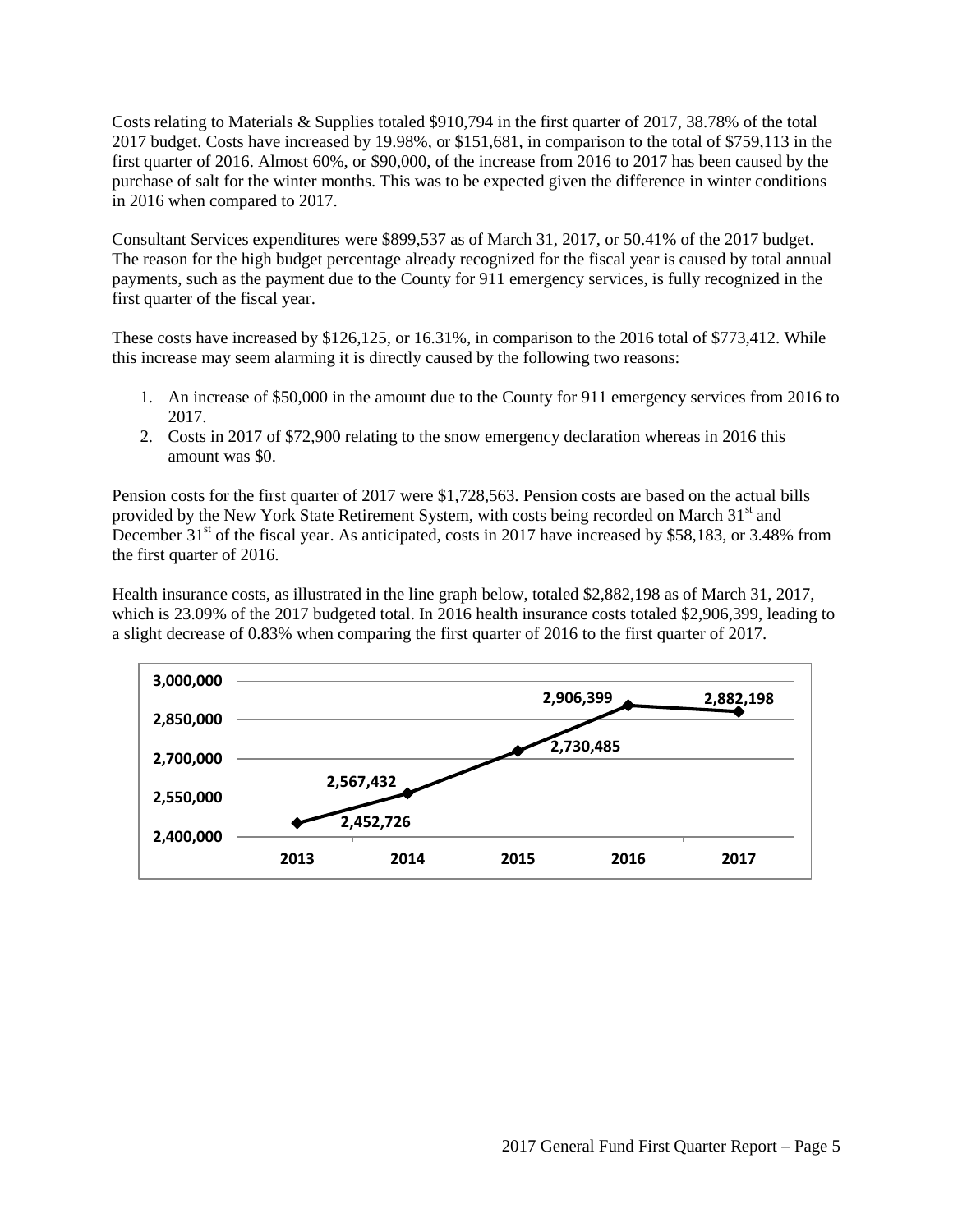|                     | 2017        | 2016        | <b>Difference</b> |  |
|---------------------|-------------|-------------|-------------------|--|
| <b>Revenues</b>     | 15,756,061  | 14,369,119  | 1,386,942         |  |
|                     |             |             |                   |  |
| <b>Expenditures</b> | 18,974,952  | 18,766,500  | 208,452           |  |
|                     |             |             |                   |  |
| <b>Difference</b>   | (3,218,891) | (4,397,381) | 1,178,490         |  |

|  | <b>Part III – Conclusion</b> |
|--|------------------------------|
|--|------------------------------|

The results of the first quarter result in a deficit of \$3,218,891 within the City's General Fund. At the end of the first quarter 2016 the deficit totaled \$4,397,381, resulting in an improvement in 2017 of \$1,178,490.

The first quarter results in all three of the City's operating funds are impacted significantly by seasonality in the first quarter; however, the General Fund is most impacted by this. During the first quarter certain revenue sources, such as property tax payments and recycling payments, are recognized based on their due dates of payment. However revenue sources such as sales tax and state aid to municipalities are not recognized at all. Given the City's fiscal year and revenue recognition structure approximately 31% of the City's budgeted revenues are recognized in the month of December alone.

Expenditures are also impacted by seasonality in the first quarter. Specifically the MAC debt principal payment is made in the month of January, which is approximately 8% of the total annual City budget.

As the year progresses to the second and third quarter the City Comptroller's Office will be able to forecast where the City will end the 2017 fiscal year in regards to a surplus or deficit.

If you have any questions regarding the information provided in this report please do not hesitate to contact me for answers.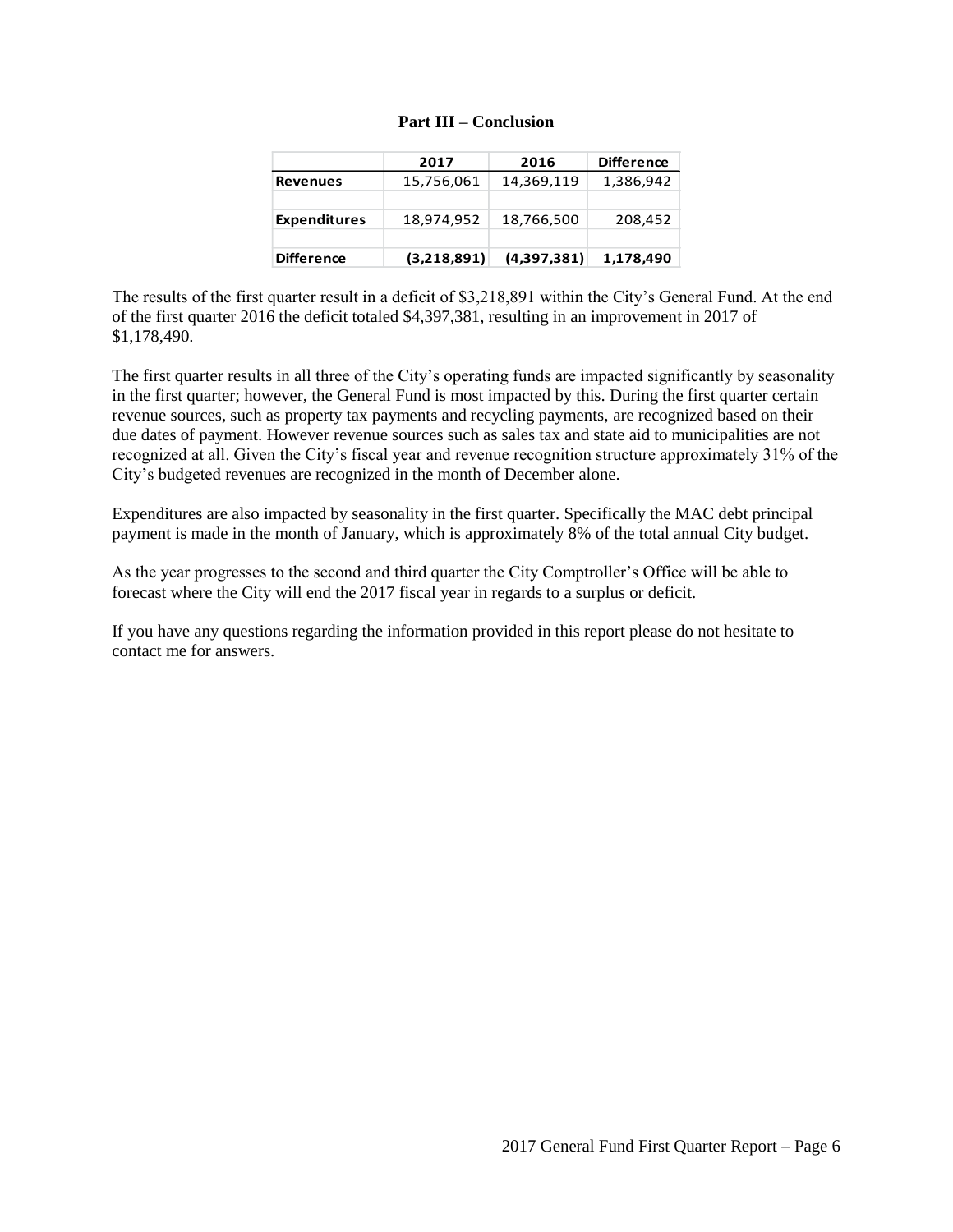

**Date:** April 17, 2017

**To:** Honorable Patrick Madden City Council Members

**From:** Andrew Piotrowski Deputy City Comptroller

**Re:** First Quarter 2017 Quarterly Financial Report – Sewer Fund

#### **Part I – Revenues**

| <b>Sewer Fund Revenues</b> |            |         |           |          |         |                                                               |             |            |  |
|----------------------------|------------|---------|-----------|----------|---------|---------------------------------------------------------------|-------------|------------|--|
|                            |            |         |           |          |         |                                                               |             |            |  |
| Revenue                    | 03/31/2017 |         |           |          |         | 03/31/2016   \$ Change   % Change   2017 Actual   2017 Budget | \$ Diff     | % Achieved |  |
| Sewer Rents                | 806,447    | 786.344 | 20.103    | 2.56%    | 806.447 | 4,007,750                                                     | (3,201,303) | 20.12%     |  |
| Sewer Charges              | 17,913     | 38,308  | (20, 396) | -53.24%  | 17,913  | 261,852                                                       | (243, 939)  | 6.84%      |  |
| Use Of Money & Property    | 34         | 52      | (18)      | -35.12%  | 34      | 500                                                           | (466)       | 6.80%      |  |
| Miscellaneous              | 4,633      | 6.497   | (1,864)   | -28.69%  | 4,633   | 26.600                                                        | (21, 967)   | 17.42%     |  |
| <b>Total</b>               | 829,026    | 831,202 | (2, 175)  | $-0.26%$ | 829,026 | 4.296.702                                                     | (3,467,676) | 19.29%     |  |

Revenues in the Sewer Fund totaled \$829,026 at the end of the first quarter in 2017, which represents 20.12% of the 2017 budgeted total. In comparison in 2016 the revenues totaled \$831,202 leading to a slight decrease in 2017 of \$2,175, or 0.26%.

The primary revenue source in the Sewer Fund is sewer charges to property owners, which totaled \$806,447 at the end of the first quarter, or 20.12% of the 2017 budget. At the end of the first quarter in 2016 the total was \$786,344; therefore, revenues in 2017 have increased by 2.56% or \$20,103. As mentioned in the Water Fund Report this has been caused by the Water Billing Office billing two cycles on March 31, 2017 whereas in 2016 these bills were dated April 1, 2017. Thus, it is a timing difference causing the increase.

The cause for the overall decrease in Sewer Fund revenues when comparing to 2017 to the results of 2016 is caused by Sewer Charges, specifically interest charges to delinquent accounts. While revenues have decreased this is a positive sign for cash flow within the Sewer Fund as a decrease in interest charges is caused by bills being paid by property owners in a timely manner.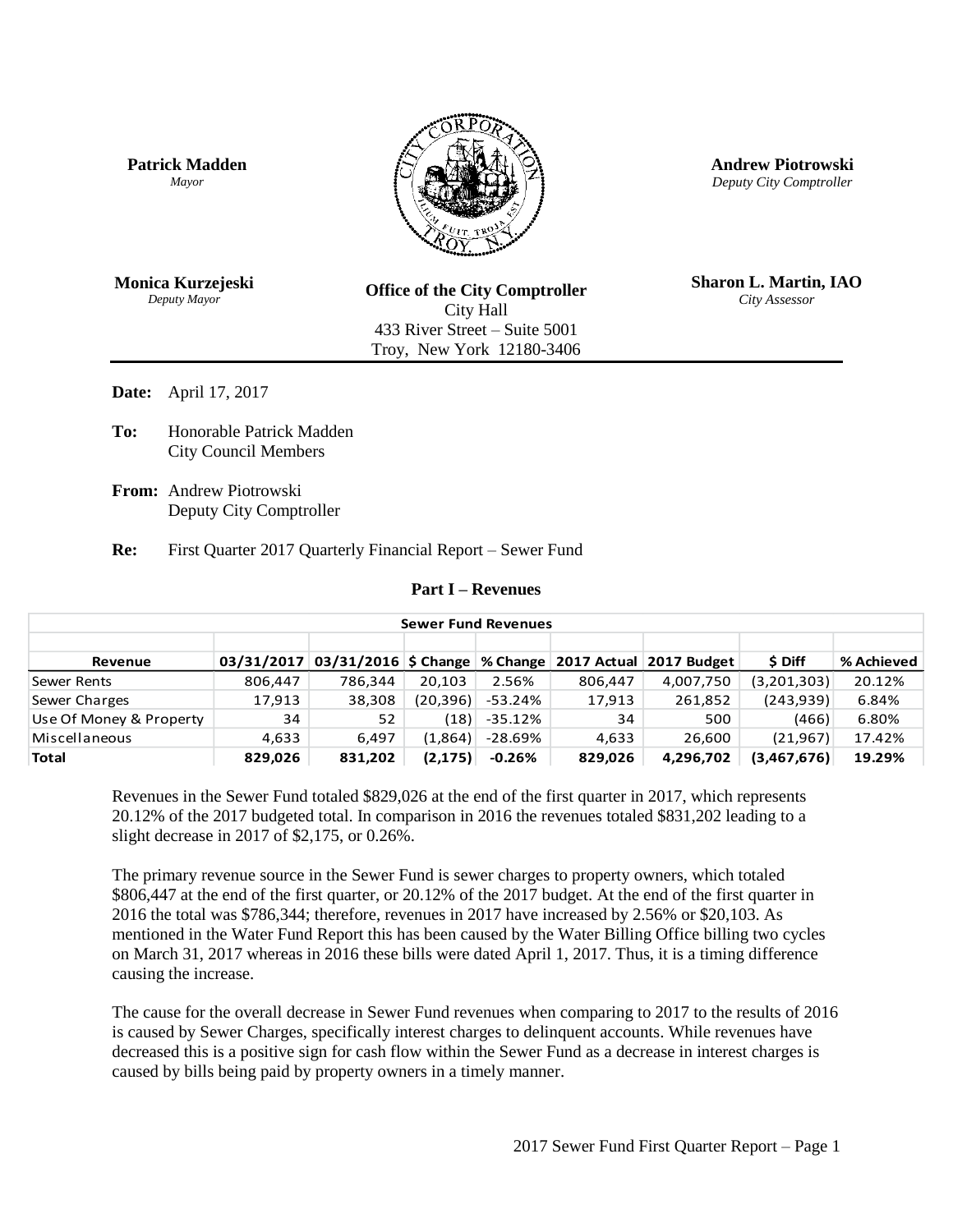# **Part II – Expenditures**

| <b>Sewer Fund Expenditures</b>       |                             |                          |                |                |                     |                         |           |            |
|--------------------------------------|-----------------------------|--------------------------|----------------|----------------|---------------------|-------------------------|-----------|------------|
| Expenditure                          |                             | 03/31/2017 03/31/2016    | \$ Change      | % Change       |                     | 2017 Actual 2017 Budget | \$ Rem    | % Expended |
| Code 1 - Salaries                    |                             |                          |                |                |                     |                         |           |            |
| Permanent Salaries                   | 148,374                     | 171,839                  | (23, 465)      | $-13.66%$      | 148,374             | 811,607                 | 663,233   | 18.28%     |
| <b>Temporary Salaries</b>            | 1,080                       |                          | 1,080          | 100.00%        | 1,080               | 32,500                  | 31,420    | 3.32%      |
| Overtime                             | 15,896                      | 21,115                   | (5,219)        | $-24.72%$      | 15,896              | 85,000                  | 69,104    | 18.70%     |
| Misc. Other                          | 8,441                       |                          | 8,441          | $\overline{a}$ | 8,441               | 16,500                  | 8,059     | 51.16%     |
| <b>Total Code 1</b>                  | 173,792                     | 192,954                  | (19, 162)      | $-9.93%$       | 173,792             | 945,607                 | 771,815   | 18.38%     |
| Code 2 - Equipment                   | $\blacksquare$              | $\blacksquare$           | $\blacksquare$ | $\blacksquare$ | $\blacksquare$      | 22,500                  | 22,500    | 0.00%      |
| Code 3 - Materials & Supplies        | 72,934                      | 82,470                   | (9,537)        | $-11.56%$      | 72,934              | 300,500                 | 227,566   | 24.27%     |
| <b>Code 4 - Contractual Services</b> |                             |                          |                |                |                     |                         |           |            |
| Utilities                            | 1,755                       | 1,627                    | 128            | 7.87%          | 1,755               | 15,860                  | 14,105    | 11.06%     |
| Repairs & Rentals                    | 73,622                      | 111,680                  | (38,058)       | $-34.08%$      | 73,622              | 137,906                 | 64,284    | 53.39%     |
| Insurance                            | 15,083                      | 12,014                   | 3,069          | 25.54%         | 15,083              | 13,250                  | (1,833)   | 113.84%    |
| <b>Consultant Services</b>           | 960                         | 1,610                    | (650)          | $-40.38%$      | 960                 | 307,337                 | 306,377   | 0.31%      |
| Training                             | $\mathcal{L}^{\mathcal{A}}$ | $\overline{\phantom{a}}$ | $\sim$         | $\mathbf{r}$   | $\mathcal{L}^{\pm}$ | 100                     | 100       | 0.00%      |
| Judgements & Claims                  | 26,323                      | 233,000                  | (206, 678)     | $-88.70%$      | 26,323              | 26,323                  | $\sim$    | 100.00%    |
| Uniforms                             | 961                         | 2,764                    | (1,804)        | $-65.24%$      | 961                 | 8,500                   | 7,539     | 11.30%     |
| Due To Other Funds                   | 119,802                     | 119,802                  | $\blacksquare$ | 0.00%          | 119,802             | 479,332                 | 359,530   | 24.99%     |
| <b>Total Code 4</b>                  | 238,506                     | 482,499                  | (243,993)      | $-50.57%$      | 238,506             | 988,608                 | 750,102   | 24.13%     |
| Code 6/7 - Debt Service              | $\blacksquare$              | $\blacksquare$           |                |                | $\blacksquare$      | 74,650                  | 74,650    | 0.00%      |
| Code 8 - Benefits                    |                             |                          |                |                |                     |                         |           |            |
| Pension                              | 45,303                      | 33,694                   | 11,609         | 34.45%         | 45,303              | 152,732                 | 107,429   | 29.66%     |
| Healthcare                           | 70,509                      | 74,052                   | (3, 543)       | $-4.78%$       | 70,509              | 306,177                 | 235,668   | 23.03%     |
| Dental                               | 4,206                       | 3,628                    | 578            | 15.92%         | 4,206               | 15,889                  | 11,683    | 26.47%     |
| Social Security                      | 12,959                      | 14,268                   | (1,309)        | $-9.18%$       | 12,959              | 71,700                  | 58,741    | 18.07%     |
| Worker's Compensation                | 7,637                       | 2,661                    | 4,976          | 187.02%        | 7,637               | 25,000                  | 17,363    | 30.55%     |
| <b>Total Code 8</b>                  | 140,613                     | 128,303                  | 12,310         | 9.59%          | 140,613             | 571,498                 | 430,885   | 24.60%     |
| <b>Code 9 - Interfund Transfers</b>  | $\overline{\phantom{a}}$    | $\frac{1}{2}$            |                |                | $\blacksquare$      | 1,492,568               | 1,492,568 | 0.00%      |
| <b>Grand Total</b>                   | 625,845                     | 886,226                  | (260, 382)     | $-29.38%$      | 625,845             | 4,395,931               | 3,770,086 | 14.24%     |

Expenditures in the Sewer Fund totaled \$625,845 in the first quarter of 2017, a decrease of \$260,382 or 29.38% from that of 2016. When comparing the first quarter results to the overall Sewer Fund budget for 2017, 14.24% of the total expenditures have been recognized.

Materials & Supplies totaled \$72,934 in the first quarter of 2017, a decrease of \$9,537 from 2016. In the first quarter of 2016 the Sewer Fund made a large purchase to replenish their inventory for future repairs that were necessary and this purchase did not occur in 2017.

Expenditures relating to Repairs & Rentals were \$73,622 in 2017, 53.39% of the 2017 budgeted total. However these costs did decrease by \$38,058, or 34.08%, from those in the first quarter of 2016. This is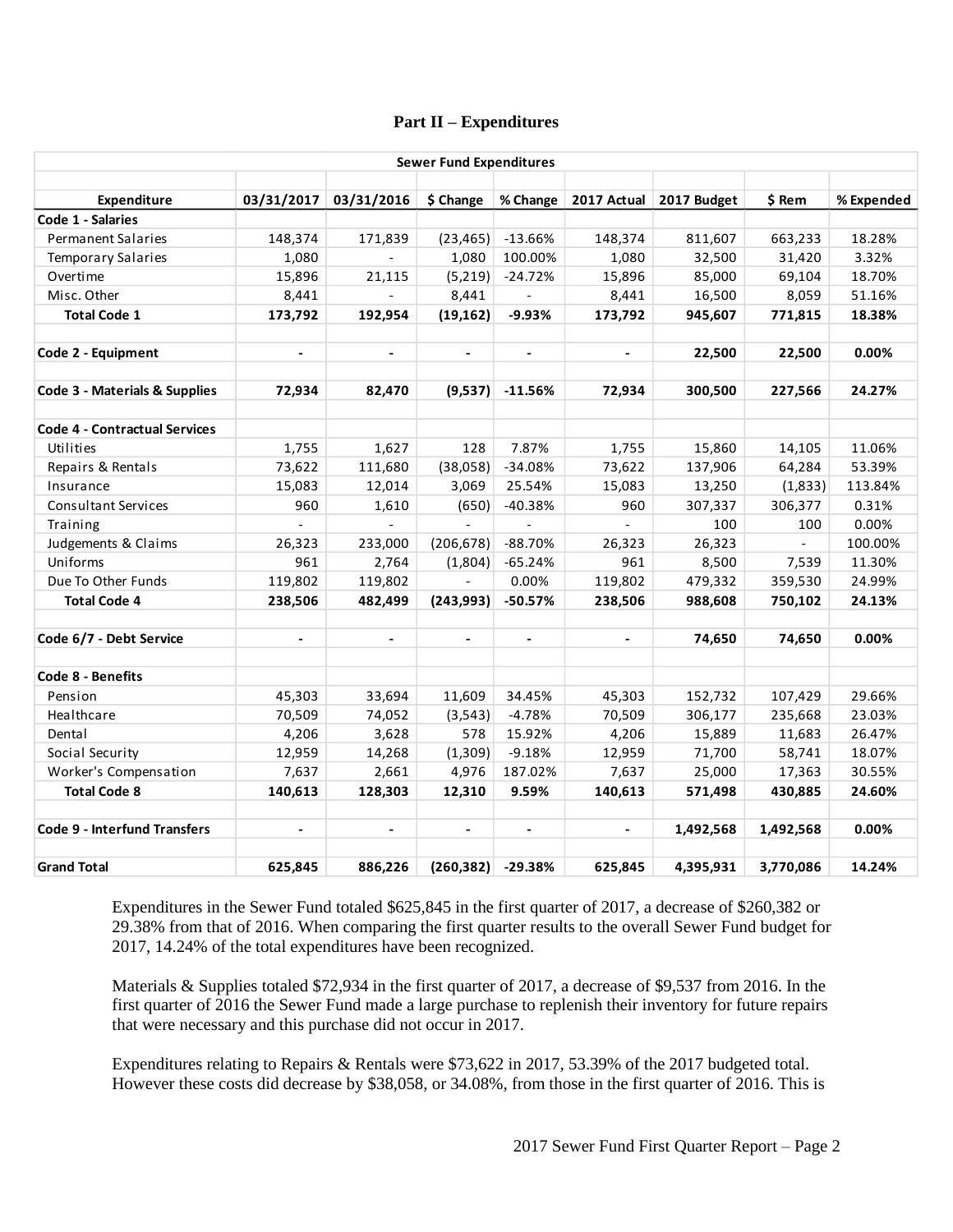decrease is due to the costs associated with the Campbell Avenue sinkhole that occurred in the first quarter of 2016.

Costs for the Combined Sewer Overflow (CSO) Project were accounted for in the first quarter in 2016 within the Judgments & Claims line whereas they did not in 2017. This is the cause for the decrease of \$206,078 when comparing the two years.

|                     | 2017    | 2016     | <b>Difference</b> |
|---------------------|---------|----------|-------------------|
| <b>Revenues</b>     | 829,026 | 831,202  | (2, 176)          |
|                     |         |          |                   |
| <b>Expenditures</b> | 625,845 | 886,226  | (260, 381)        |
|                     |         |          |                   |
| <b>Difference</b>   | 203,181 | (55,024) | 258,205           |

|  |  | <b>Part III – Conclusion</b> |
|--|--|------------------------------|
|--|--|------------------------------|

The above chart illustrates a surplus in the Sewer Fund of \$203,181 as of March 31, 2017, whereas in 2016 there was a deficit of \$55,024. The cause for this change is attributable to the decrease in expenditures such as Judgments & Claims and Repairs & Rentals. However there are significant expenditures within the Sewer Fund that have not been recorded to date, such as debt service and the repairs for Campbell Avenue that have been budgeted for in 2017 totaling \$300,000.

It should also be noted that the sewer rate increased passed by the City Council on April 6, 2017 is for the CSO Project. This expenditure is within the Interfund Transfer expenditure category. An ordinance will be brought forward at the May 2017 Finance Committee amending the Sewer Fund revenues and expenditures to increase the contribution to the project.

If you have any questions regarding the information provided in this report please do not hesitate to contact me for answers.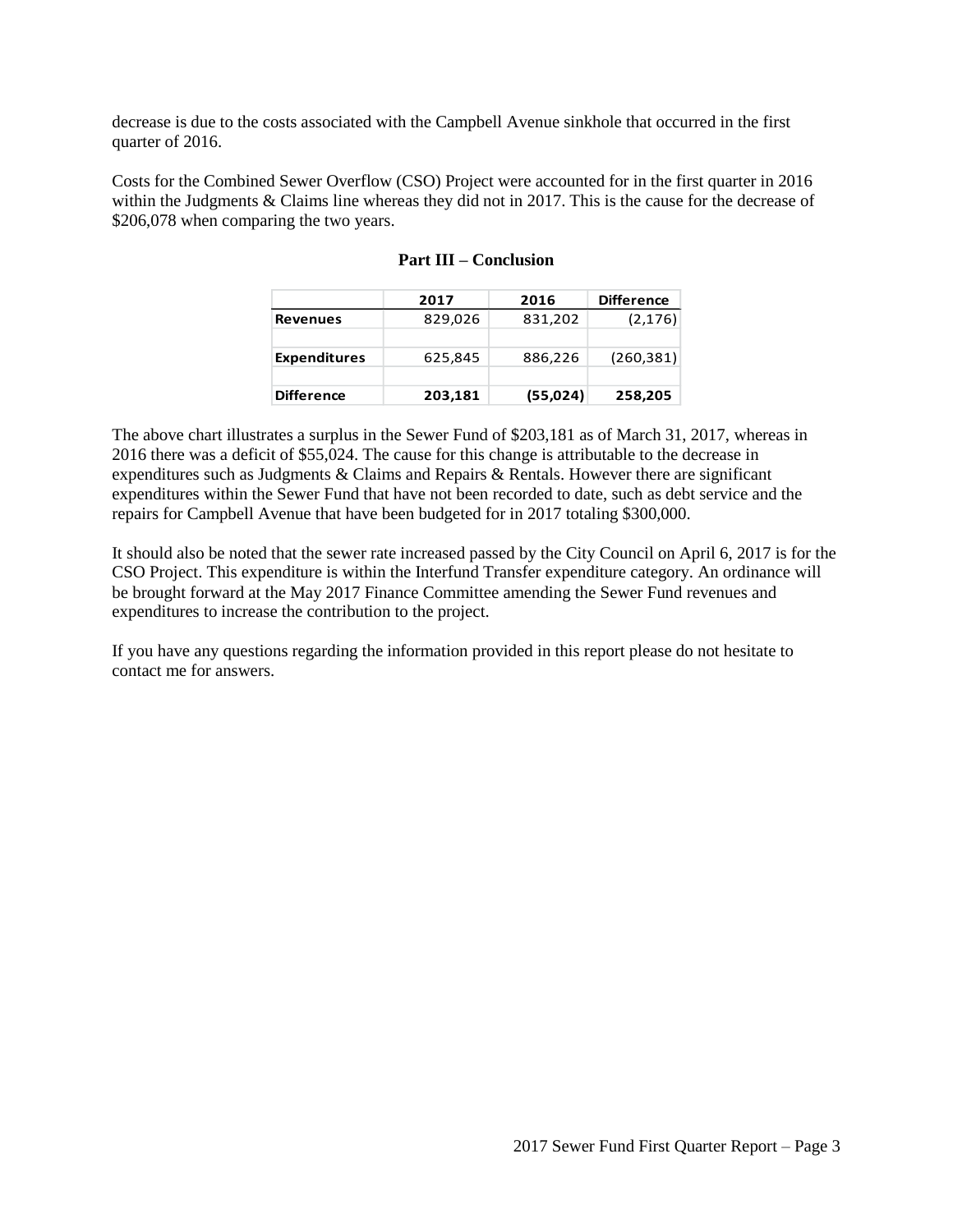



**Andrew Piotrowski** *Deputy City Comptroller*

**Monica Kurzejeski** *Deputy Mayor*

**Office of the City Comptroller** City Hall 433 River Street – Suite 5001 Troy, New York 12180-3406

**Sharon L. Martin, IAO** *City Assessor*

**Date:** April 17, 2017

- **To:** Honorable Patrick Madden City Council Members
- **From:** Andrew Piotrowski Deputy City Comptroller

**Re:** First Quarter 2017 Quarterly Financial Report – Water Fund

# **Part I – Revenues**

| <b>Water Fund Revenues</b>           |            |            |                          |           |             |             |              |            |
|--------------------------------------|------------|------------|--------------------------|-----------|-------------|-------------|--------------|------------|
|                                      |            |            |                          |           |             |             |              |            |
| Revenue                              | 03/31/2017 | 03/31/2016 | \$ Change                | % Change  | 2017 Actual | 2017 Budget | \$ Diff      | % Achieved |
| City Water Sales                     | 955,790    | 939,936    | 15,853                   | 1.69%     | 955,790     | 4,715,000   | (3,759,210)  | 20.27%     |
| <b>Outside Community Water Sales</b> | 703,898    | 506,494    | 197.405                  | 38.97%    | 703,898     | 7,473,000   | (6,769,102)  | 9.42%      |
| Unmetered Sales                      | 35,198     | 62,754     | (27, 555)                | -43.91%   | 35,198      | 275,000     | (239, 802)   | 12.80%     |
| Use Of Money & Property              | 47,768     | 65,285     | (17,517)                 | $-26.83%$ | 47,768      | 210,000     | (162, 232)   | 22.75%     |
| Permits                              | 2,450      | 1,515      | 935                      | 61.72%    | 2,450       | 12,000      | (9,550)      | 20.42%     |
| Sale Of Property                     | 1,400      | -          | 1,400                    | 100.00%   | 1,400       | 51,000      | (49,600)     | 2.75%      |
| Miscellaneous                        | 22,617     | 21,595     | 1,022                    | 4.73%     | 22,617      | 91,000      | (68, 383)    | 24.85%     |
| Interfund Revenues                   | 81,750     | 81,750     | $\overline{\phantom{0}}$ | 0.00%     | 81,750      | 327,000     | (245, 250)   | 25.00%     |
| <b>Total</b>                         | 1,850,871  | 1,679,328  | 171,543                  | 10.21%    | 1,850,871   | 13,154,000  | (11,303,129) | 14.07%     |

Revenues in the Water Fund totaled \$1,850,871 in the first quarter of 2017, representative of 14.07% of the 2017 budgeted total. In comparison to the 2016 first quarter results of \$1,679,328, 2017 has increased by 10.21%, or \$171,543.

City Water Sales totaled \$955,790 as of March 31, 2017, amounting to 20.27% of the 2017 budget. This is an increase of \$15,853, or 1.69%, when compared to the total in the first quarter 2016 of \$939,936. The cause for the increase is due to the Water Billing Office billing two cycles on March 31, 2017 whereas in 2016 these bills were dated April 1, 2017. Thus, it is a timing difference causing the increase.

In the first quarter of 2017, water sales to outside communities totaled \$703,898, which is 9.42% of the 2017 budget. The reason for the low budget percentage being recognized is because a large number of the outside communities are not billed for the first time until the second quarter. The only communities that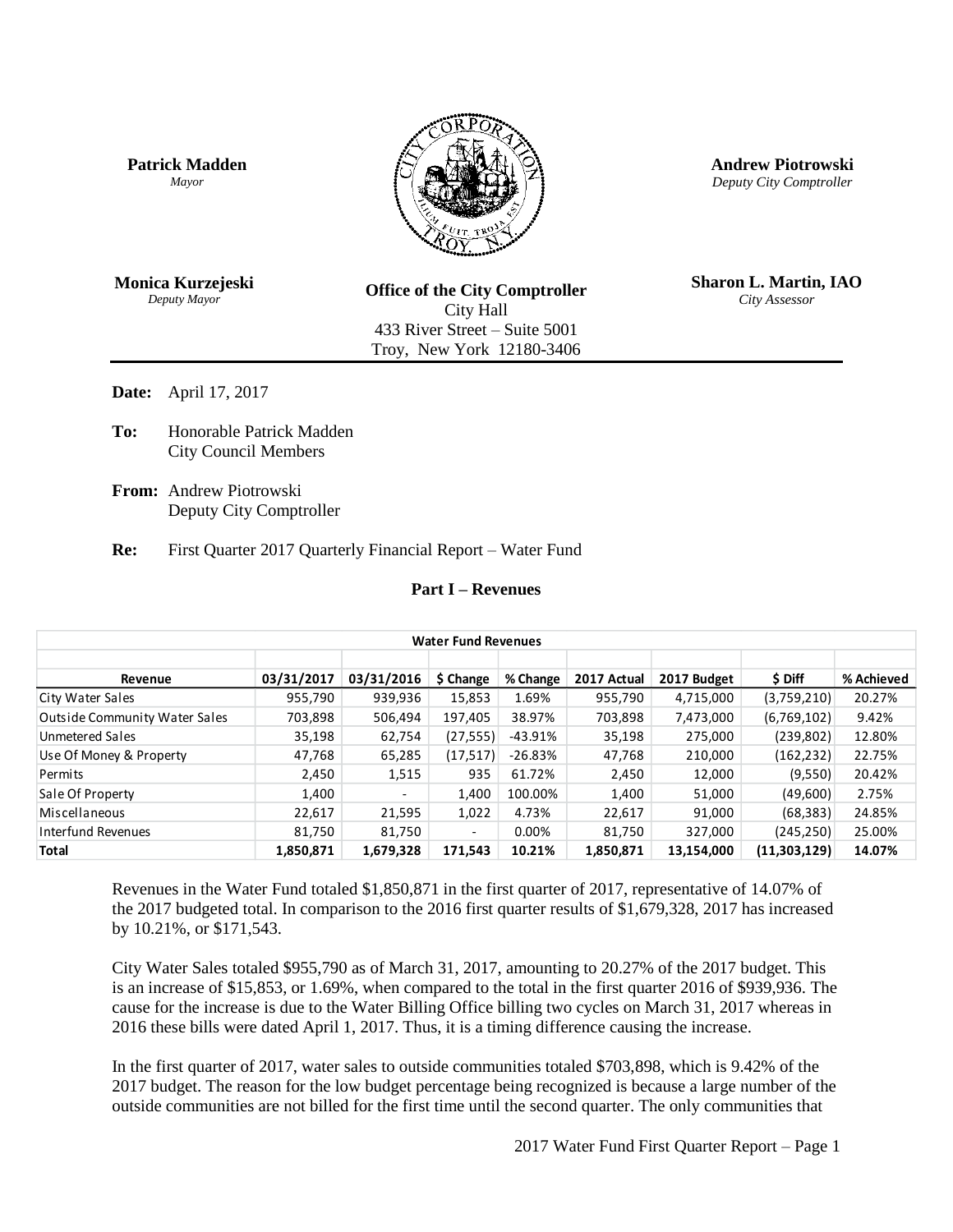receive a bill in the first quarter of the fiscal year per the contracts are Waterford, Halfmoon and Schaghticoke.

The total revenue from outside communities in the first quarter of 2016 was \$506,494, resulting in an increase in 2017 of \$197,405, or 38.97%. The cause for this increase was the bills generated for Waterford and Halfmoon which had increased consumption. The bill generated in the first quarter of 2017 was for approximately four months, whereas the first quarter bill in 2016 was for approximately three months. The consumption period is generated off of the reading period provided by the community and then verified by the City of Troy.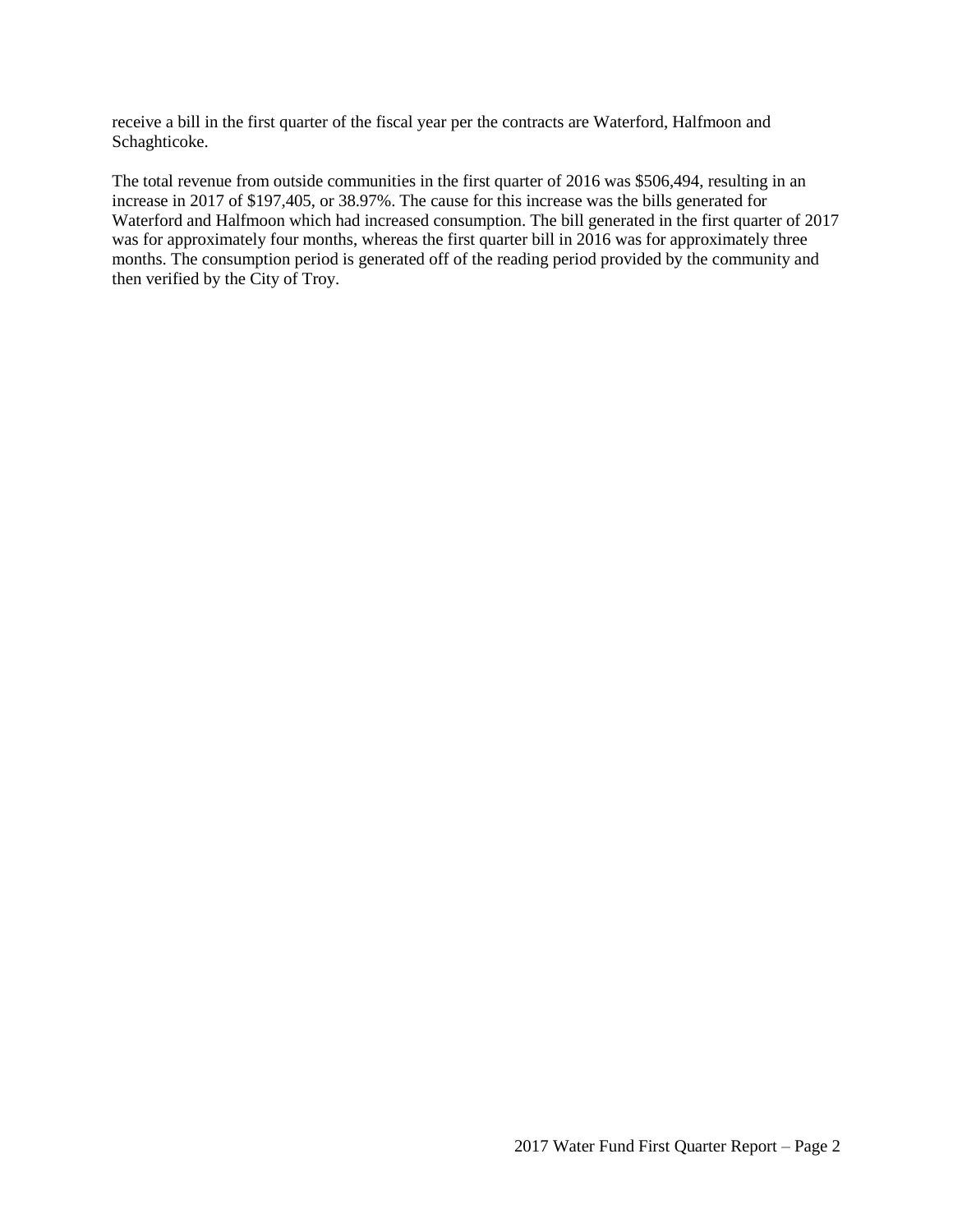## **Part II - Expenditures**

| <b>Water Fund Expenditures</b>       |                          |                |           |                |                          |             |                             |            |
|--------------------------------------|--------------------------|----------------|-----------|----------------|--------------------------|-------------|-----------------------------|------------|
| Expenditure                          | 03/31/2017               | 03/31/2016     |           | % Change       | 2017 Actual              |             | \$ Rem                      |            |
| Code 1 - Salaries                    |                          |                | \$ Change |                |                          | 2017 Budget |                             | % Expended |
| <b>Permanent Salaries</b>            | 626,877                  | 606,271        | 20,605    | 3.40%          | 626,877                  | 3,018,319   | 2,391,442                   | 20.77%     |
| Temporary Salaries                   | 5,460                    | 5,880          | (420)     | 100.00%        | 5,460                    | 62,500      | 57,040                      | 8.74%      |
| Overtime                             | 34,414                   | 64,446         | (30,032)  | -46.60%        | 34,414                   | 202,000     | 167,586                     | 17.04%     |
| Misc Other                           | 18,861                   | 3,039          | 15,821    | 520.57%        | 18,861                   | 77,800      | 58,939                      | 24.24%     |
| <b>Total Code 1</b>                  | 685,612                  | 679,637        | 5,975     | 0.88%          | 685,612                  | 3,360,619   | 2,675,007                   | 20.40%     |
|                                      |                          |                |           |                |                          |             |                             |            |
| Code 2 - Equipment                   | 4,947                    | $\blacksquare$ | 4,947     | 100.00%        | 4,947                    | 40,256      | 35,309                      | 12.29%     |
| Code 3 - Materials & Supplies        | 1,059,181                | 858,451        | 200,729   | 23.38%         | 1,059,181                | 2,084,998   | 1,025,817                   | 50.80%     |
| <b>Code 4 - Contractual Services</b> |                          |                |           |                |                          |             |                             |            |
| Utilities                            | 88,539                   | 48,386         | 40,153    | 82.98%         | 88,539                   | 470,765     | 382,226                     | 18.81%     |
| Postage                              | 2,327                    | 9,690          | (7, 363)  | $-75.98%$      | 2,327                    | 25,000      | 22,673                      | 9.31%      |
| Printing & Advertising               | $\overline{\phantom{a}}$ | 496            | (496)     | $-100.00%$     | $\omega$                 | 5,004       | 5,004                       | 0.00%      |
| Repairs & Rentals                    | 18,762                   | 11,649         | 7,113     | 61.06%         | 18,762                   | 94,086      | 75,324                      | 19.94%     |
| Insurance                            | 60,333                   | 50,009         | 10,324    | 20.65%         | 60,333                   | 63,000      | 2,667                       | 95.77%     |
| <b>Dues</b>                          | 113                      | 350            | (238)     | $-67.86%$      | 113                      | 6,000       | 5,888                       | 1.88%      |
| <b>Consultant Services</b>           | 25,352                   | 51,833         | (26, 481) | $-51.09%$      | 25,352                   | 110,066     | 84,714                      | 23.03%     |
| Training                             | 541                      | 5,715          | (5, 174)  | $-90.53%$      | 541                      | 6,615       | 6,074                       | 8.18%      |
| Travel                               | $\blacksquare$           | ÷.             | $\sim$    | $\overline{a}$ | $\overline{\phantom{a}}$ | 2,250       | 2,250                       | 0.00%      |
| Judgements & Claims                  |                          | 1,000          | (1,000)   | $-100.00\%$    |                          |             | $\mathcal{L}^{\mathcal{A}}$ | 100.00%    |
| Uniforms                             | 8,658                    | 11,769         | (3, 111)  | $-26.43%$      | 8,658                    | 31,500      | 22,842                      | 27.48%     |
| Misc Other                           | 659,489                  | 654,418        | 5,071     | 0.77%          | 659,489                  | 4,515,000   | 3,855,511                   | 14.61%     |
| <b>Total Code 4</b>                  | 864,114                  | 845,314        | 18,800    | 2.22%          | 864,114                  | 5,329,285   | 4,465,171                   | 16.21%     |
| Code 6/7 - Debt Service              | 73,669                   | 74,930         | (1, 262)  | $-1.68%$       | 73,669                   | 559,996     | 486,327                     | 13.16%     |
| Code 8 - Benefits                    |                          |                |           |                |                          |             |                             |            |
| Pension                              | 161,004                  | 116,181        | 44,823    | 38.58%         | 161,004                  | 568,000     | 406,996                     | 28.35%     |
| Healthcare                           | 215,881                  | 219,670        | (3,789)   | $-1.72%$       | 215,881                  | 937,438     | 721,557                     | 23.03%     |
| Dental                               | 13,279                   | 11,532         | 1,748     | 15.15%         | 13,279                   | 50,168      | 36,889                      | 26.47%     |
| Social Security                      | 50,758                   | 50,347         | 411       | 0.82%          | 50,758                   | 262,441     | 211,683                     | 19.34%     |
| Workers' Compensation                | 6,708                    | 10,249         | (3, 541)  | $-34.55%$      | 6,708                    | 44,500      | 37,792                      | 15.08%     |
| <b>Total Code 8</b>                  | 447,630                  | 407,978        | 39,651    | 9.72%          | 447,630                  | 1,862,547   | 1,414,917                   | 24.03%     |
| <b>Grand Total</b>                   | 3,135,152                | 2,866,311      | 268,840   | 9.38%          | 3,135,152                | 13,237,701  | 10,102,549                  | 23.68%     |
|                                      |                          |                |           |                |                          |             |                             |            |

First quarter 2017 expenditures in the Water Fund were \$3,135,152, which is 23.68% of the 2017 budgeted total. In comparison to the first quarter of 2016, when the total was \$2,866,311, the 2017 total has increased by \$268,840 or 9.38%. Below is an explanation of the major expenditure groupings which caused the increase in 2017.

Expenditures for Materials & Supplies totaled \$1,059,181 in the first quarter of 2017 which is 50.80% of the 2017 budgeted appropriation. The cause for the high percentage of budget being used is caused by the